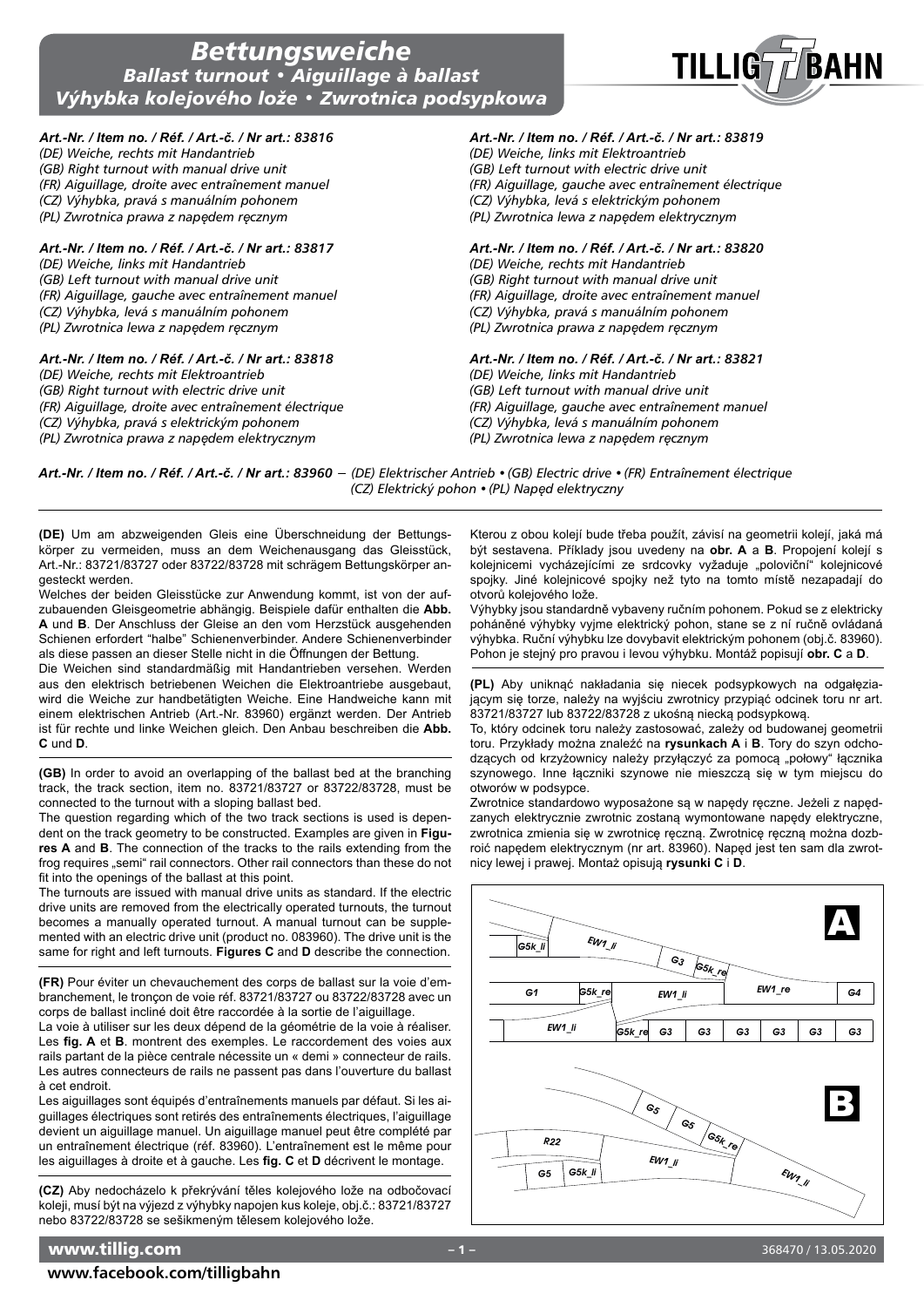## *Güterwagen Bettungsweiche Ballast turnout • Aiguillage à ballast Výhybka kolejového lože • Zwrotnica podsypkowa*



## **(DE) Montage des elektrischen Antriebes / (GB) Assembly of the electric drive unit (FR) Montage du l' entraînement électrique / (CZ) Montáž elektrickým pohonem / (PL) Montaž napędem elektrycznym**



**(DE)** Den Antrieb auf die 4 Schraubdome aufsetzen. Dabei muss der Zapfen des Schaltschiebers in das Loch des Stellschiebers einrasten. Den Antrieb mit den 4 Schrauben befestigen.

**(GB)** Place the drive unit on the 4 screw bosses. The pin of the switch trigger must lock into place in the hole of the slide gate. Affix the drive with the 4 screws.

**(FR)** Placer l'entraînement sur les 4 trous destinés aux vis. Ce faisant, le tourillon du relais capteur doit s'enclencher dans le trou de la coulisse de réglage. Fixer l'entraînement avec les 4 vis.

**(CZ)** Pohon usaďte na 4 šroubovací trny. Čep posuvného přepínače musí zapadnout do otvoru přestavníku. Pohon připevněte pomocí 4 šroubů.

**(PL)** Nałożyć napęd na 4 kopuły śrubowe. Czop suwaka sterowniczego musi przy tym wejść w otwór suwaka nastawczego. Napęd należy przymocować 4 śrubami.

#### **(DE) Wichtige Hinweise**

- Um eine sichere Funktion des Weichenantriebes zu gewährleisten, ist eine ausreichend dimensionierte Spannungsquelle zu verwenden. Wir empfehlen den Universal-Zubehör Transformator, Art.-Nr. 08122.
- Beim Kürzen oder Abisolieren der Kabel nicht den Antrieb festhalten, sondern immer das zu bearbeitende Kabel. Es besteht sonst die Gefahr, dass die Kabel von der Leiterplatte abgerissen werden!
- Wird die Weiche fest auf einer Grundplatte verlegt, ist im Bereich des Weichenantriebes ein Durchbruch in das Trassenbrett oder die Grundplatte einzuarbeiten. So kann in einem eventuellen Fehlerfall der Antrieb nach unten durch die Platte gewechselt werden.

#### **(GB) Important notices**

- An adequately dimensioned voltage source must be used to ensure a safe function of the turnout mechanism. We recommend the universal accessory transformer, product no. 08122.
- When shortening or stripping the cables, do not hold the drive, but always hold the cable to be processed. Otherwise there is the danger of the cables being torn off the circuit board!
- If the turnout is permanently installed on a base plate, an opening must be worked into the route board or base plate in the area of the turnout mechanism. This allows the driven unit to be replaced by moving it downwards through the plate in the event of a fault.

#### **(FR) Remarques importantes**

- Pour garantir un fonctionnement sûr du moteur d'aiguillage, une source de tension suffisamment dimensionnée doit être utilisée. Nous recommandons l'accessoire universel Transformateur, réf. 08122.
- Ne pas bloquer l'entraînement en cas de raccourcissement ou d'isolation des câbles mais toujours le câble à traiter. Dans le cas contraire, les câbles risquent de se détacher du circuit imprimé!



**(DE)** Zur Zugentlastung die 3 Drähte um die 3 Stifte legen. Zur seitlichen Herausführung der Anschlüsse ist die Aussparung in der Bettung zu nutzen.

**(GB)** Put the 3 wires around the 3 pins to ensure traction relief. The recess in the bedding must be used for the lateral exit of the connections.

**(FR)** Poser 3 fils autour des 3 tiges pour la décharge de traction. Utiliser l'ouverture dans le ballast pour le retrait latéral des raccords.

**(CZ)** Pro odlehčení tahu obtočte 3 dráty kolem 3 čepů. Pro boční vyvedení přípojek použijte vybrání v loži.

**(PL)** Dla odciążenia ciągu zawinąć 3 przewody wokół 3 kołków. Aby wyprowadzić podłączenia z boku, należy wykorzystać wgłębienie w podsypce.

• Si l'aiguillage est installé de façon permanente sur une plaque de base, une ouverture doit être formée sur le tableau des itinéraires ou la plaque de base au niveau du moteur d'aiguillage. Cela permet de remplacer le moteur vers le bas à travers la plaque en cas de défaillance.

#### **(CZ) Důležité poznámky**

- K zajištění bezpečného provozu pohonu výhybky je třeba použít dostatečně dimenzovaný zdroj napětí. Doporučujeme transformátor univerzálního příslušenství, obj.č. 08122.
- Při zkracování nebo odizolování kabelů nedržte pohon, ale vždy opracovávaný kabel. Jinak hrozí nebezpečí odtržení kabelů z desky plošných spojů!
- Je-li výhybka připevňována na základní desku, je třeba v místě pohonu výhybky udělat do podkladové nebo základní desky otvor. V případě poruchy tak bude možné pohon skrz desku vyměnit.

#### **(PL) Ważne wskazówki**

- Dla zagwarantowania pewnego działania napędu zwrotnicy należy użyć wystarczająco zwymiarowanego źródła napięcia. Polecamy transformator uniwersalny, nr art. 08122.
- Przy skracaniu lub izolowaniu przewodów, nie przytrzymywać napędu, lecz zawsze tylko obrabiany kabel. W innym przypadku istnieje niebezpieczeństwo oderwania kabli od płytki drukowanej.
- Jeżeli zwrotnica układana jest na stałe na płycie podstawowej, to w okolicy napędu zwrotnicy należy wykonać wycięcie w desce trasowej lub płycie podstawowej. Umożliwia to, w przypadku usterki, wymianę napędu przez płytę od dołu.

**www.facebook.com/tilligbahn**